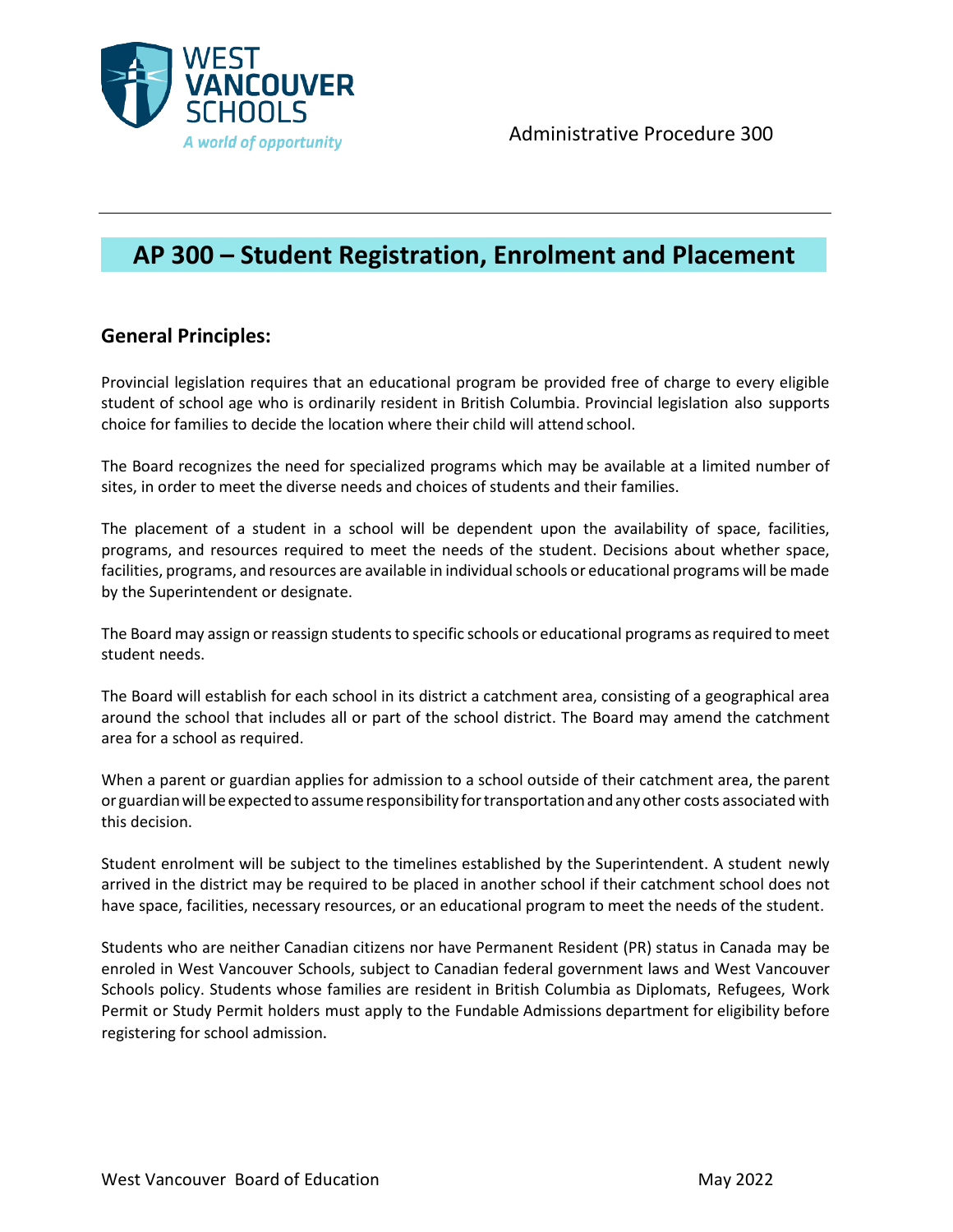The district may provide for the admission of fee-paying students to district schools. This administrative procedure does not apply to fee-paying students.

### **School Act Definitions**

The following definitions are contained in the *School Act* and are adopted for the purpose of this Administrative Procedure:

**"Catchment area child"** means a person of school age, who is resident in the catchment area of the school.

*"***Non-catchment area child***"* means a person of school age, who is resident in the school district and not resident in the catchment area of the school.

**"Non-school district child"** means a person of school age, resident in British Columbia and not resident in the school district.

**"Previous school year"** means the school year previous to the school year for which the person is applying to enrol in an educational program.

**"School district child"** means a Catchment area child or a non-catchment area child.

Should the definitions in the legislation change from time to time, the definitions in this administrative procedure will be deemed to have adopted the changed definitions in the *School Act*.

#### **Other Definitions**

**"Feeder schools"** and **"Receiving schools"** are determined by the Board. The class from the highest grade offered by the feeder school will be enroled the next year in a designated receiving school.

**"Continuing student"** means a student in attendance at a school or a designated feeder school during the previous school year. The definition of continuing student does not include children of applicants who must re-establish eligibility annually.

**"School age"** means the age between the date on which a person is permitted to enrol in an educational program provided by a Board and the end ofthe school yearinwhich the person reaches the age of 19 years. Generally, a child is required to enrol in Kindergarten when that child will have reached the age of five (5) years old before December 31 of that schoolyear.

**"Ordinarily resident"** means the individual has established a regular, habitual mode of life in the community with a sufficient degree of continuity which has persisted despite temporary absences. For more information about "ordinarily resident" please refer to the Eligibility of Students for Operating Grant Funding.

**"Fundable student"** means a foreign national whose parent or guardian is a Diplomat, Refugee, Study Permit or Work Permit holder and meets additional registration criteria annually as defined by the Fundable Admissions department. Once qualified, fundable students would be subject to the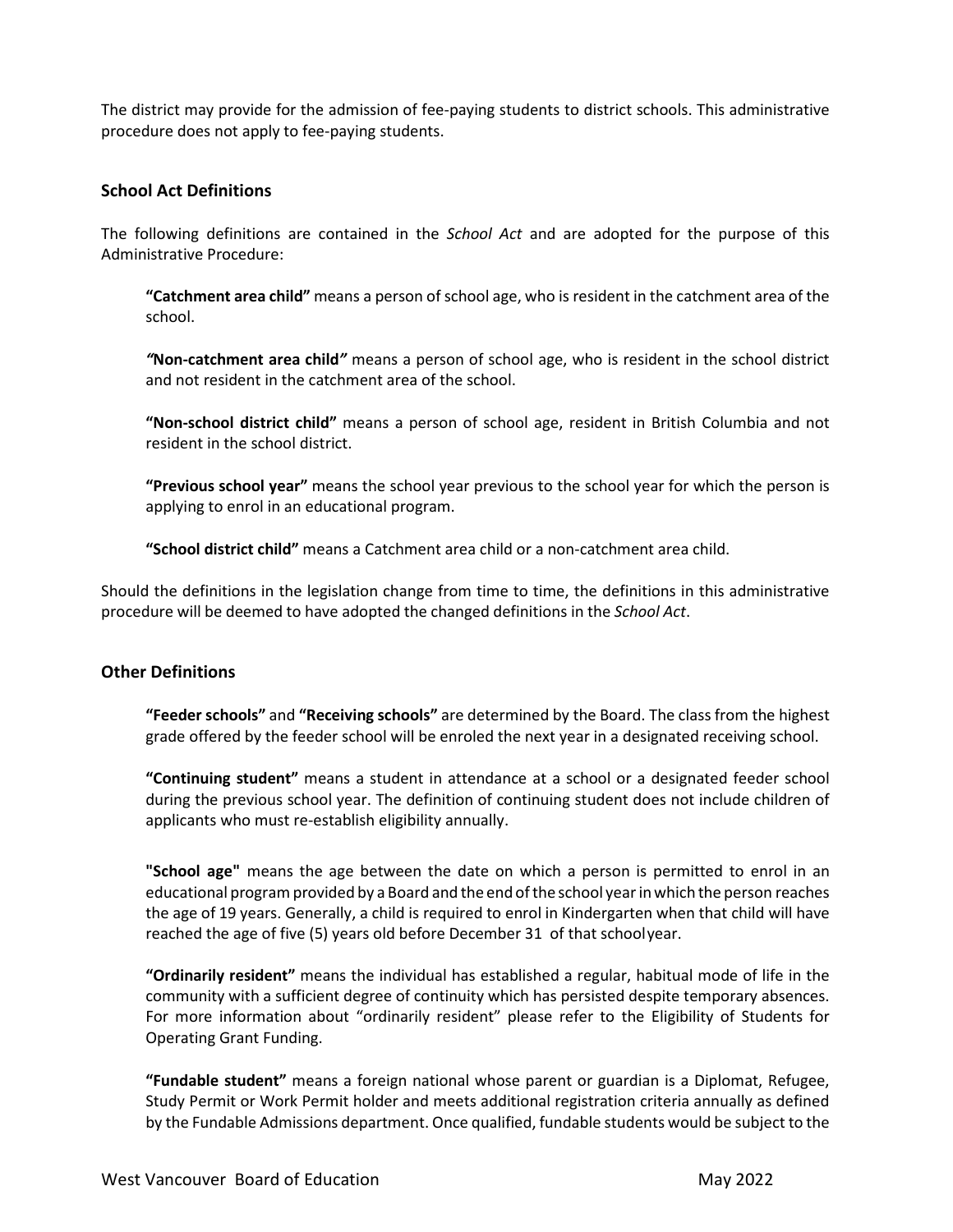rules and procedures outlined in this Administrative Procedure.

**"Guardian"** means

- (a) a guardian within the meaning of the *Family Law Act*, or
- (b) a personal guardian within the meaning of the *Infants Act*;

#### **Admission Priority**

#### **1. General**

Priority is given for student placement in a program or school in the following order:

- 1. Catchment area child with siblings in the same school
- 2. Catchment area child
- 3. Non-catchment area child with siblings in the same school
- 4. Non-catchment area child
- 5. Non-school district child of employees of West Vancouver Schools with siblings in the same school
- 6. Non-school district child with siblings in the same school
- 7. Non-school district child of employees of West VancouverSchools
- 8. Non-school district child

#### 1.1 Feeder Schools

Upon admission to primary school or elementary school, students become part of a feeder school. In a feeder school model, students advance automatically, upon completion of the education program in the current school, to their respective receiving schools.

| <b>Feeder School</b>          | <b>Receiving School</b>       |
|-------------------------------|-------------------------------|
| <b>Cypress Park Primary</b>   | <b>West Bay Elementary</b>    |
| Eagle Harbour Montessori      | Caulfeild Elementary          |
| Lions Bay Community School    | Gleneagles Ch'axáý Elementary |
| <b>Feeder School</b>          | <b>Receiving School</b>       |
| Bowen Island Community School | Rockridge Secondary           |
| Caulfield Elementary          | Rockridge Secondary           |
| Gleneagles Ch'axáý Elementary | Rockridge Secondary           |
|                               |                               |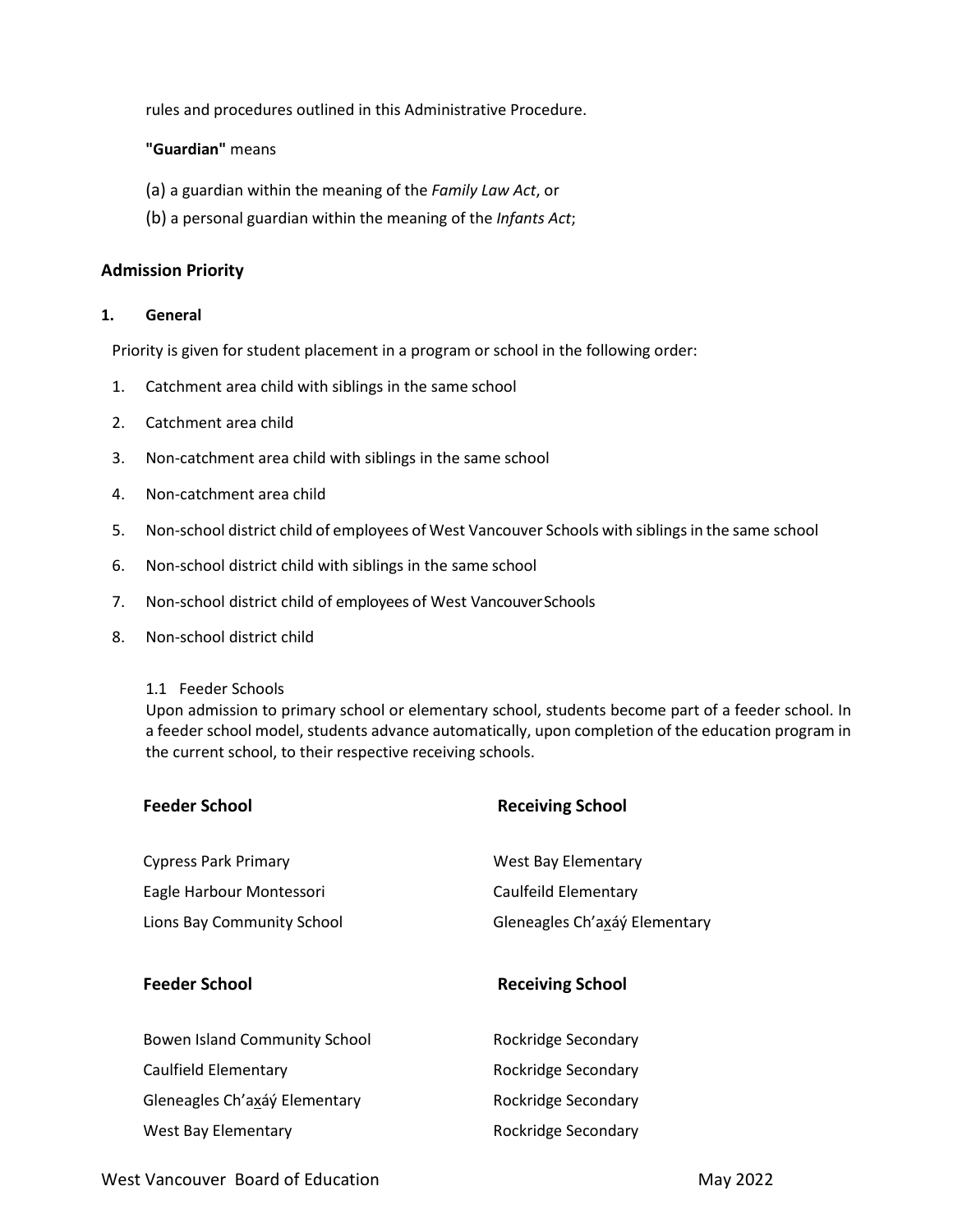#### **Feeder School Receiving School**

| Ecole Cedardale             | Sentinel Secondary *French Immersion        |
|-----------------------------|---------------------------------------------|
| Chartwell Elementary        | Sentinel Secondary                          |
| Ecole Pauline Johnson       | Sentinel Secondary *French Immersion        |
| <b>Westcot Elementary</b>   | Sentinel Secondary/West Vancouver Secondary |
|                             |                                             |
| <b>Hollyburn Elementary</b> | <b>West Vancouver Secondary</b>             |
| Irwin Park Elementary       | West Vancouver Secondary                    |
| <b>Ridgeview Elementary</b> | West Vancouver Secondary                    |
| *Ecole Cedardale            | West Vancouver Secondary *English           |
| *Ecole Pauline Johnson      | West Vancouver Secondary *English           |

\*Ecole Cedardale and Ecole Pauline Johnson students *who opt for an English high school program* feed into West Vancouver Secondary.

- 1.2 Students who prefer to attend a district school other than their designated receiving school must make an application as per procedures below. If a secondary school is unable to accommodate all school district requests, priority shall go to those who are defined as "in catchment" and those children in designated feeder schools
- 1.3 Prior to February in each school year the Board will establish enrolment dates for the following:
	- Catchment area child
	- Non–catchment area child
	- Non-school district child
	- Children applying for first-time entry to kindergarten programs
- 1.4 The district may establish different enrolment dates for different grades, educational programs, schools, or children.
- 1.5 A parent or guardian who is offered a place for their child at a school location for which they have applied, must confirm acceptance of the position in a timely fashion. Although this can vary, generally this decision must be made within twenty-four (24) hours.
- 1.6 School district children continuing in their current school are not required to re-apply annually.
- 1.7 Fundable students must re-qualify annually by submitting current documentation to the Fundable Admissions department, according to their policies and procedures.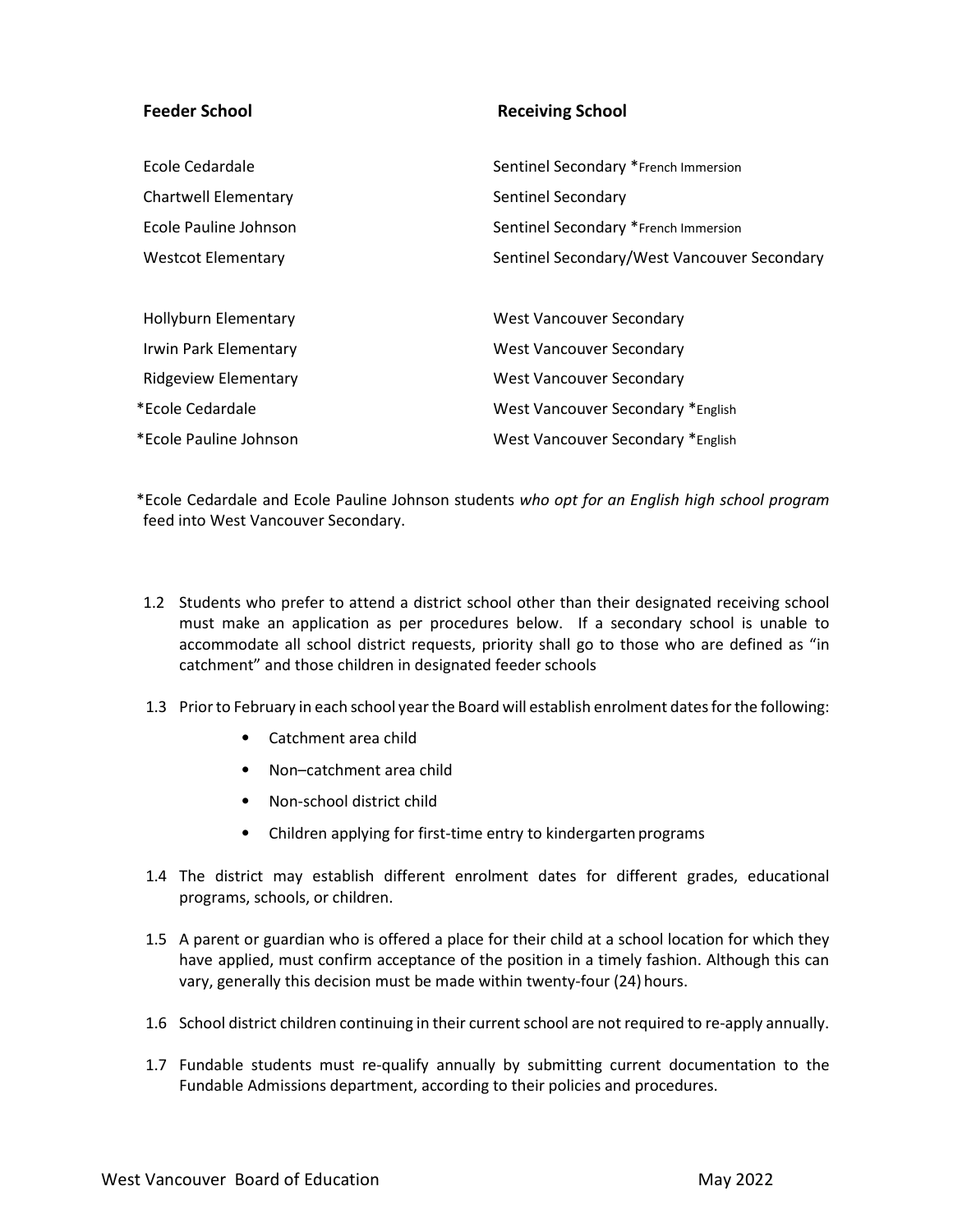#### **2. Placement of Students**

- 2.1 In some instances, the requested school will not have the space, facilities, adequate resources, or appropriate educational programs required to meet the student's educational needs. For school district children, the child will be placed on a waitlist at the requested school and the Board will arrange placement in another district school. For non-school district children, the Board may place the child on a waitlist for the requested school and the applicant may be directed back to their own school district.
- 2.2 Ifspace becomes available in a requested school, placement will occurin the admission priority order listed above.
- 2.3 Waitlists for the current school year expire on May 30 eachyear.

#### **3. Program Requirements**

3.1 When applying to a specific educational program located in a school or within the district, the applicant must meet all program requirements and will be subject to the selection process determined for that program.

#### **4. Timelines and Process**

- 4.1 Catchment Area and Kindergarten Applications English Program
	- Registration for the next school year will open in October of each year.
	- Online applications will be received, dated and prioritized for enrolment for all English language programs, including Kindergarten, for the following school year.
	- Timelines will be established annually by the Superintendent. A maximum of three (3) schools may be chosen in priority order for enrolment.
	- Documentation required to establish eligibility must be provided to complete applications.
	- Offers of enrolment will only be made to applicants who have submitted complete documents.
	- Acceptance of enrolment offers must be confirmed within twenty-four (24) hours of receiving the offer. A child may not be enrolled in two or more schools simultaneously. Students may cross-enrol at a provincial on-line learning school.

#### **March-April**

- Enrolment at each school will be reviewed in March/April each year.
- Parents of students who remain on a waitlist will be contacted by the principal or designate to review their application and to discuss alternate school choices.
- Students may remain on a maximum of two (2) waitlists.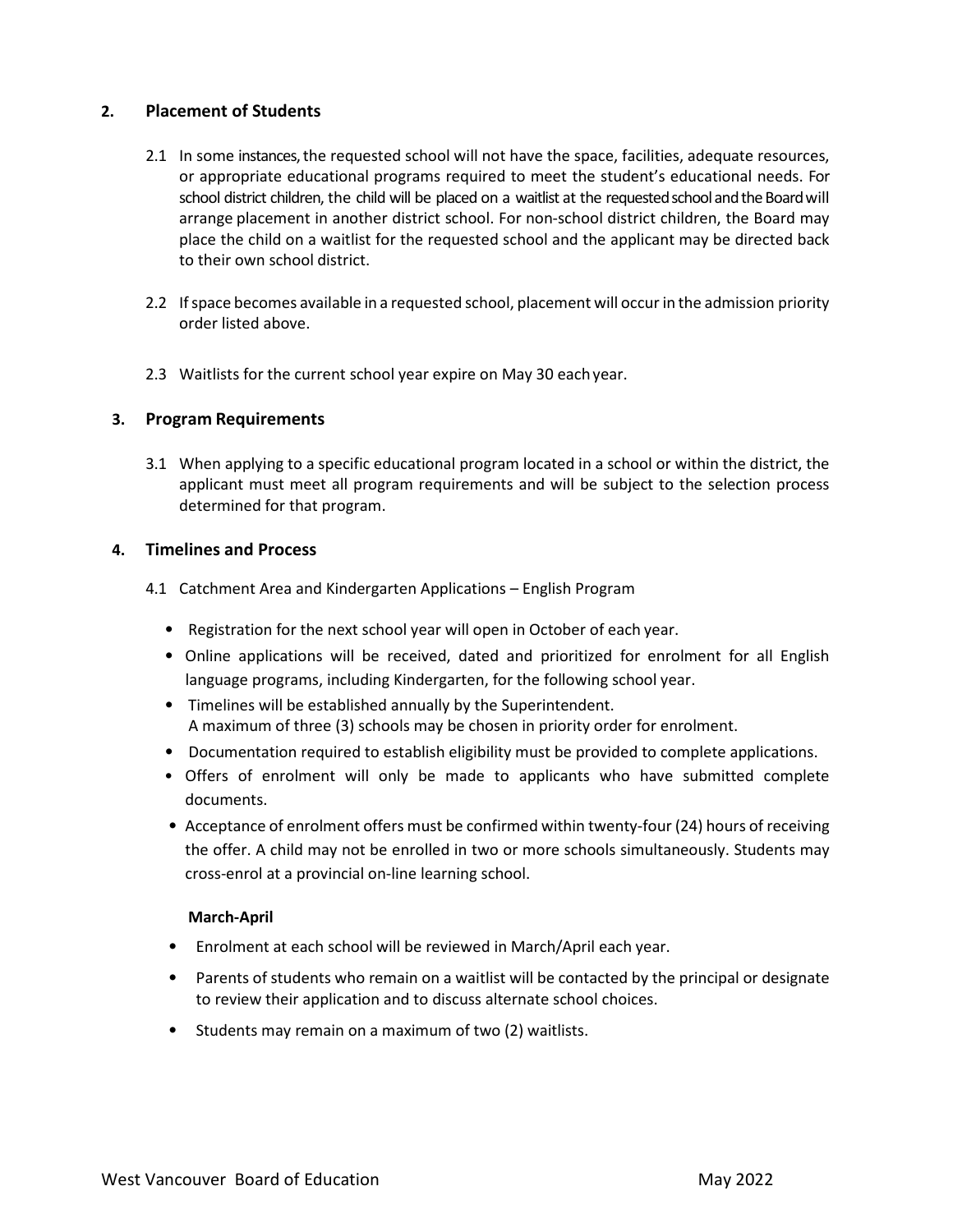4.2 Kindergarten Applications – French Immersion

Registration for French Immersion Kindergarten will open in October of each year. Online applications will be received, dated and prioritized. Students with complete documents will be admitted by lottery using the following priority system:

- School district child with siblings in the same French Immersion school as at the start of the school year the applicant starts Kindergarten
- School district child of a teacher working at the French Immersion school
- Non-school district child of employees of West Vancouver Schools with siblings in the same French Immersion school as at the start of the school year the applicant starts Kindergarten
- Non-school district child with siblings in the same French Immersion school as at the start of the school year the applicant starts Kindergarten
- Non-school district child of employees of West Vancouver Schools
- Non-school district child

Two placement lotteries, one for each French Immersion school, will be held annually. Timing will be determined by the Superintendent or designate.

Enrolment shall be awarded based on the priorities listed above.

A waitlist shall be established based on the priorities listed above for those children included in the lottery who were not offered placement

Applicants seeking enrolment in French Immersion Kindergarten after the lotteryperiod has closed may be offered enrolment subject to the availability of space, facilities, programs and resources. Applicants may be waitlisted.

- 4.3 Transfer of Continuing students
	- Parents may request that a continuing student be permitted to attend a different school in a subsequent school year. These requests may be granted provided a suitable program, resources, space, and facilities are available at the other school and the transfer is for valid educationalreasons.
	- A principal may also initiate a transfer of a continuing student based upon the principal's assessment of what is in the best interest of that student and the other students in the school.
	- A parent requesting a transfer must inform the school in which their child is currently enroled. The parent will then apply via the on-line admissions system to the preferred school.
	- The principal of the school that the child currently attends and/or the principal of the school requested may require an interview with the parent and/or the student in order to discuss the requested transfer.